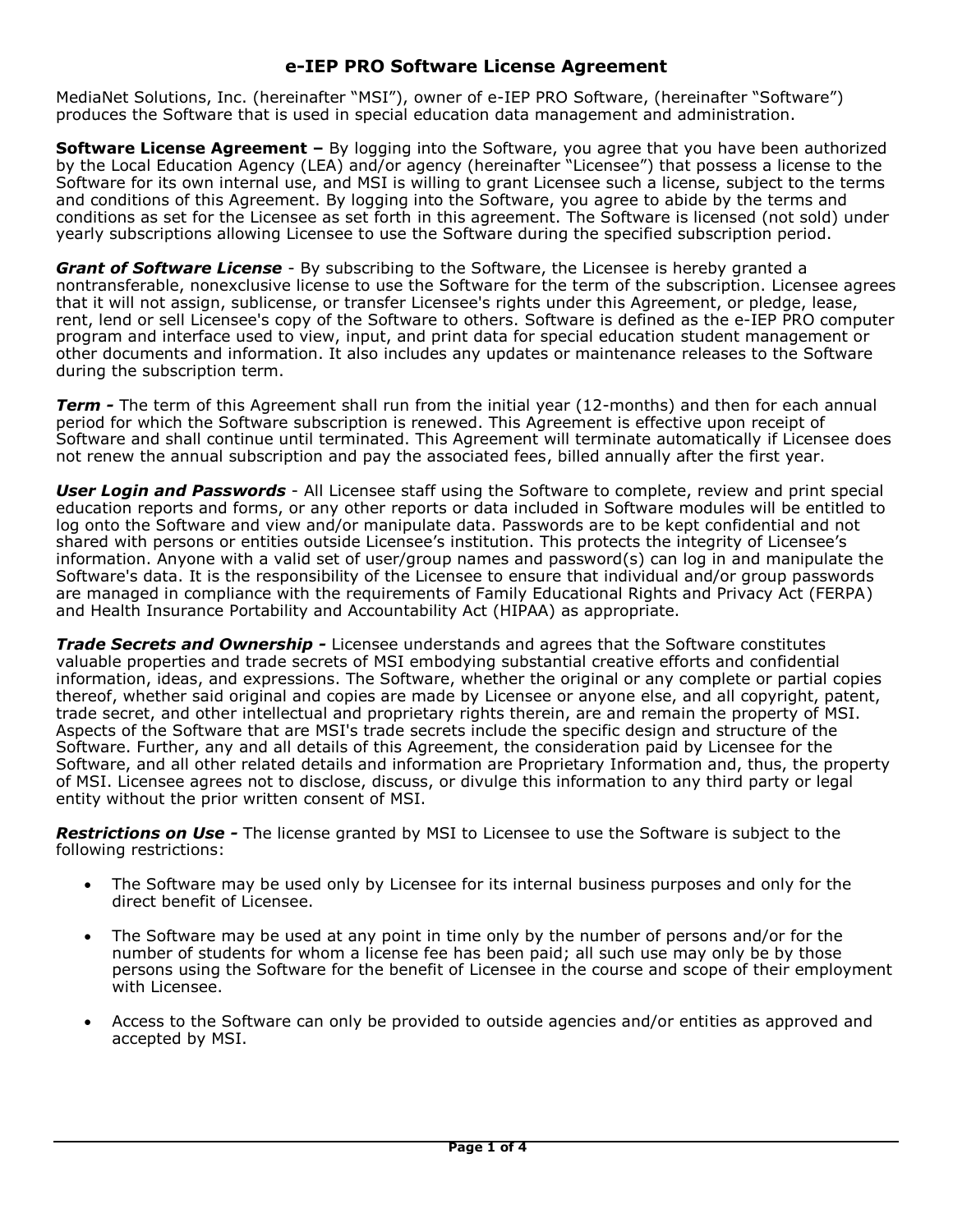*Service Level Commitment* - MSI is committed to providing superior service and support. MSI's service level commitment provides security, uptime guarantee, system response time guarantee, and product support to the Licensee.

*(A) Security* - The student data created by Licensee is owned exclusively by Licensee. MSI will never use Licensee's data or make the data available to any third party without written permission. MSI ensures the privacy of Licensee's data by utilizing industry best-practices for security such as password protection, data encryption and secure networks. Data is stored using Microsoft SQL Server on Windows servers housed in a state-of-the-art Data Center that follows FERPA data security policies and procedures. The transfer of sensitive data, such as student data is accomplished over a secure network using secure socket layers (SSL). Components of the system, where technically feasible, are redundant and fault tolerant.

*(B) Uptime Guarantee* - The portions of the Software services which are operated by MSI will have at least 99% uptime, as measured monthly, excluding planned downtime. MSI will notify Licensee within two business hours of any known and verified unscheduled downtime and update the status to Licensee periodically until the service is restored. MSI will notify Licensee when the service is restored. Planned downtime will be no greater than eight hours monthly and will occur at a regularly scheduled time during off-peak periods.

*(C) Product Support* - Technical support for Software is provided as part of the subscription fee for each subscription. For any issues related to use of the Software for the purpose(s) intended, MSI staff are available for phone or e-mail support for the Licensee's designated technical support Primary Contacts (hereinafter "PC") as deemed necessary by MSI personnel and subscribed for and designated by Licensee. PCs are a pre-defined limited set of Licensee staff that are authorized to receive technical support from MSI in the use of the Software. Technical support services are available through tollfree phone and e-mail Monday through Friday (except major holidays) from 8:00 am to 5:00 pm (GMT-Arizona) with response times within 2 business hours.

*Termination -* This Agreement is effective from the start date set forth in the "Term" section through the end date as set forth in the "Term" section and shall remain in effect for each annual period for which the Software subscription is renewed. Either party may terminate this Agreement upon written notice to the other party if the other party materially breaches any obligation and fails to cure such breach within thirty (30) days after receiving notice; provided, however, that, (a) for any noncompliance with this Agreement or the Terms of Service, MSI may terminate this Agreement in a shorter period of time if such termination is necessary for MSI to avoid liability or (b) for Licensee's failure to timely pay fees due, MSI may immediately terminate this Agreement and discontinue the Software. Termination of this agreement is automatic if the annual Maintenance and Support fees are not received by MSI within sixty (60) days of invoice. Notwithstanding anything to the contrary in this Agreement, either party shall have the right to immediately terminate this Agreement in the event the other party: (a) terminates or suspends its business; (b) becomes subject to any bankruptcy or insolvency proceeding under United States Federal or state statute that is not cured within sixty (60) days; (c) becomes insolvent or becomes subject to direct control by a trustee, receiver or similar authority; or (d) has wound up liquidated, voluntarily or otherwise ceased to conduct its business in the normal course.

Upon termination or expiration of this Agreement, Licensee shall immediately pay all amounts due to MSI as of the date of termination or expiration (and all unpaid charges will be deemed to immediately become due), and immediately cease all use of the Software. Termination of this Agreement shall not bar MSI from seeking any other remedy it may have available against Licensee for breach of the Agreement. Licensee shall hold MSI harmless for any loss or other consequences of a termination of the License under this Agreement.

Except as otherwise expressly provided herein, all Licensee's rights under this Agreement will immediately terminate upon the termination or expiration of this Agreement. Any and all provisions, promises and warranties contained herein which by their nature or effect are required or intended to be observed, kept or performed after termination of this Agreement will survive the termination or expiration of this Agreement and remain binding upon and for the benefit of the parties hereto.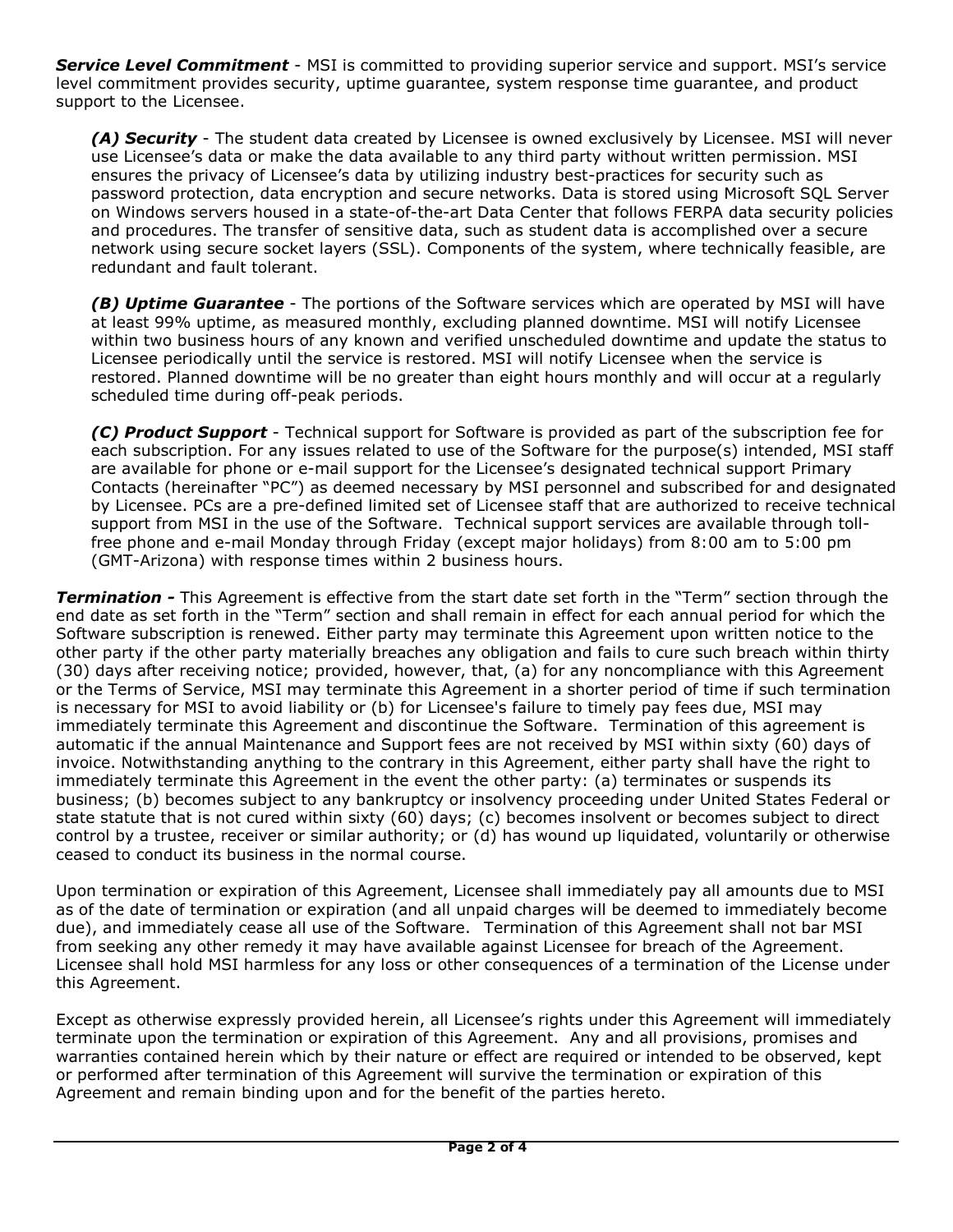*Cancellation/Refund* - If a subscription and/or this Agreement is cancelled or terminated by Licensee after the commencement of the subscription year, there will be no full or partial refunds. If a subscription and/or this Agreement is cancelled or terminated by MSI, a pro-rated portion equal to the fees paid by Licensee minus the costs incurred by MSI will be refunded to the Licensee.

*Limited Warranty* - MSI warrants that the Software will perform substantially in accordance with its defined purpose during the course of the subscription period.

*Disclaimer of Warranties* - EXCEPT AS PROVIDED HEREIN, THIS SOFTWARE AND ANY RELATED SERVICES ARE PROVIDED "AS-IS", AND TO THE MAXIMUM EXTENT PERMITTED BY APPLICABLE LAW, MSI, ITS AFFILIATES, LICENSORS, PARTICIPATING FINANCIAL INSTITUTIONS, THIRD-PARTY CONTENT AND SERVICE PROVIDERS DISCLAIM ALL OTHER REPRESENTATIONS AND WARRANTIES, EXPRESS OR IMPLIED, REGARDING THIS SOFTWARE, THE RELATED MATERIALS AND ANY SERVICES RENDERED IN CONJUNCTION WITH THE SOFTWARE, INCLUDING THEIR FITNESS FOR A PARTICULAR PURPOSE, THEIR QUALITY, THEIR MERCHANTABILITY, OR THEIR NON-INFRINGEMENT. MSI does not warrant that the Software is free from bugs, viruses, errors, free from interruption, or other program limitations. MSI makes no warranty regarding the accuracy, completeness, sequence, timeliness or availability of the software or any part thereof, including any information or other materials transmitted by licensee or authorized third parties using the software.

*Access to Service* **-** The parties acknowledge that, since the Internet is neither owned nor controlled by any particular entity, MSI can make no guarantee that any given user will be able to access the Software at any given time. There are also no assurances that access and service will be available at all times or be uninterrupted, and MSI shall not be liable to Licensee for failure of accessibility to the Software, including due to failures of the computer which it is installed on or for other causes beyond MSI's reasonable control.

*Indemnification* - Licensee agrees to completely indemnify, hold harmless and defend MSI, including its officers, directors, shareholders, and agents, against any and all claims, including claims by third parties, agents or employees of Licensee, which arise directly or indirectly out of this Agreement, out of Licensee's use or operation of the Software, or out of exporting, sending, transmitting and/or sharing of Software data, except for the sole and/or gross negligence of MSI or the intentional and willful misconduct of MSI.

*Limitation of Liability and Assumption of Risk* - MSI shall not be responsible or liable for any incidental, actual, or consequential damages suffered by Licensee through the uses or operation of the Software, whether or not such damages or the risk of such damages were disclosed to MSI or reasonably foreseen. The entire risk of use and consequences of use of the Software including, but not limited to, lack of compliance with State or Federal rules or regulations, is assumed by and falls completely on Licensee. MSI shall not be liable in any respect for any claims, loss or injury alleged to have resulted from use of or in reliance on the Software. In this respect, Licensee agrees to completely indemnify, hold harmless and defend MSI, including its officers, directors, shareholders, and agents, against any and all claims, including claims by third parties, agents or employees of Licensee, which arise directly or indirectly out of the Licensee's use or operation of the Software.

The Software provides features that can be used to send, export and/or share Software data with external computer systems owned by the Licensee or contracted by the Licensee with other entities related to the Licensee's needs that include but are not limited to state, federal and/or Medicaid reporting requirements. MSI shall not be responsible or liable for any incidental or consequential damages suffered by Licensee in the exporting, sending, transmitting and/or sharing of Software data, whether or not such risks or damages were disclosed to MSI or otherwise reasonably foreseen. The quality and usefulness of the Software data is solely the responsibility of the Licensee to assess and maintain. The entire risk and consequences of exporting, sending, transmitting and/or sharing of Software data is assumed by and falls completely on the Licensee and it shall hold MSI harmless in any respect for any claims, loss or injury alleged to have resulted from use of or in reliance on the Software's data. In this respect, Licensee agrees to completely indemnify MSI including its officers, directors, shareholders, and agents, and defend against any and all claims, including claims by third parties, agents or employees of Licensee, which arise directly or indirectly out of exporting, sending, transmitting and/or sharing of Software data.